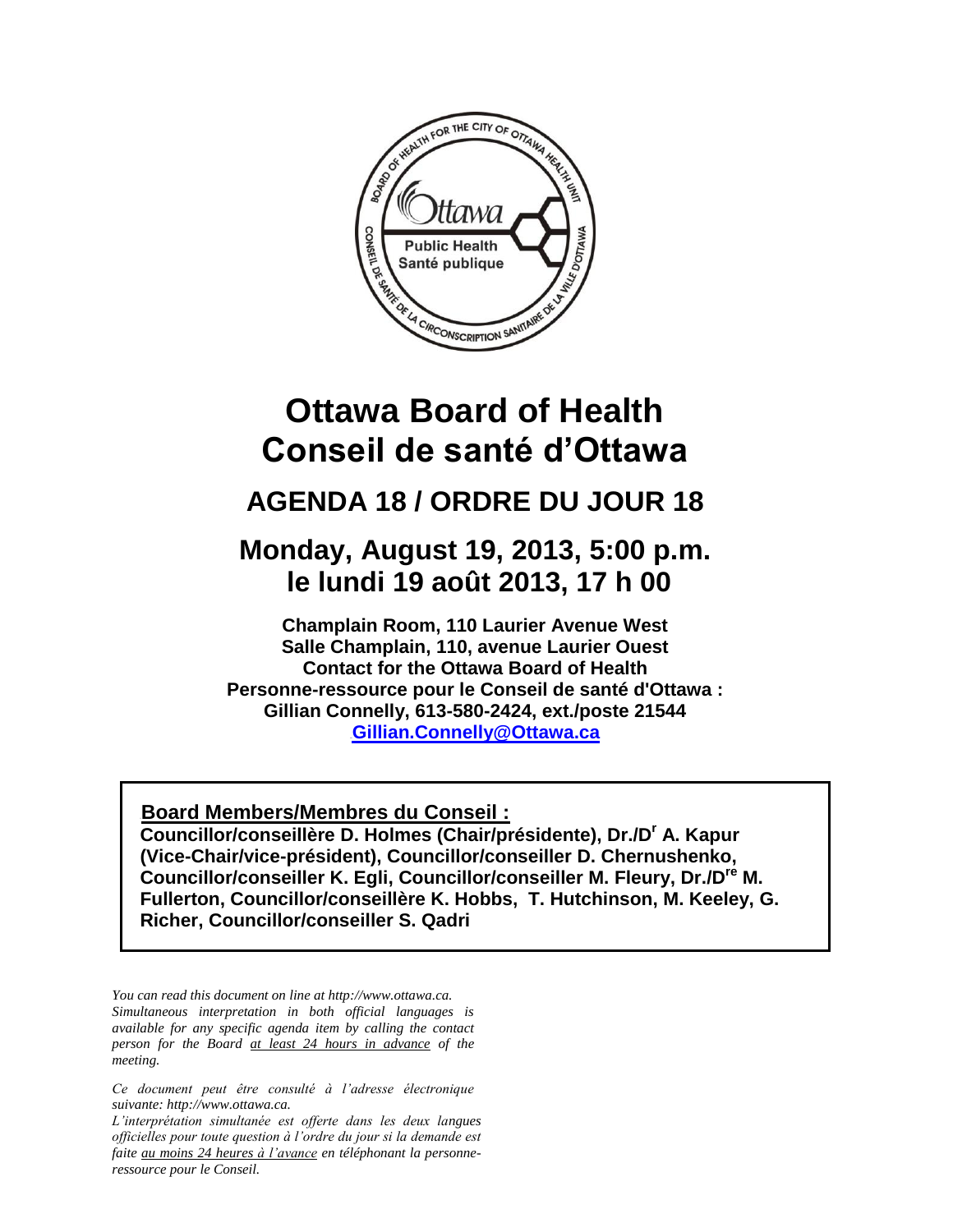- 1. ANNOUCEMENTS/CEREMONIAL ACTIVITIES ANNONCES/ACTIVITÉS CÉRÉMONIALES
- 2. ROLL CALL APPEL NOMINAL
- 3. DECLARATIONS OF INTEREST (INCLUDING THOSE ORIGINALLY ARISING FROM PRIOR MEETINGS) DÉCLARATIONS D'INTÉRÊT (Y COMPRIS CEUX DÉCOULANT DE RÉUNIONS ANTÉRIEURES)
- 4. REGRETS ABSENCES
- 5. MOTIONS REQUIRING SUSPENSION OF THE RULES OF PROCEDURE MOTIONS EXIGEANT LA SUSPENSION DES RÈGLES DE PROCÉDURE

#### **Motion Moved by member Keeley**

*Be It Resolved That the Rules of Procedure be waived, due to the limited number of meetings of the Board of Health during the summer months and in order to address this matter as expeditiously as possible within the scope of the on-going work of Ottawa Public Health and its partners in relation to the community needs assessment, to consider the following motion:* 

WHEREAS on March 18, 2013, the Board of Health adopted a four pillar approach for reducing substance misuse that includes prevention, harm reduction, treatment and enforcement, along with a supporting foundation of community engagement, outlined in the Addressing Substance Misuse in Ottawa report (ACS2013-OPH-HPDP-0003); and

WHEREAS the Board's four pillar approach has been informed by the preliminary findings of the Ottawa Public Health community needs assessment that identified existing community strengths and capacities as well as gaps; and

WHEREAS Ottawa Public Health has received a grant from the Canadian Institute of Health Research that will enable Ottawa Public Health to continue work on the community needs assessment to further identify and prioritize new opportunities to address current challenges and gaps in services in Ottawa and share this work with community partners and clients; and

WHEREAS Ottawa Public Health is currently working with a community advisory committee to discuss the findings of the community needs assessment and recommend the next steps for any new opportunities to reduce gaps in services based on the four pillar approach;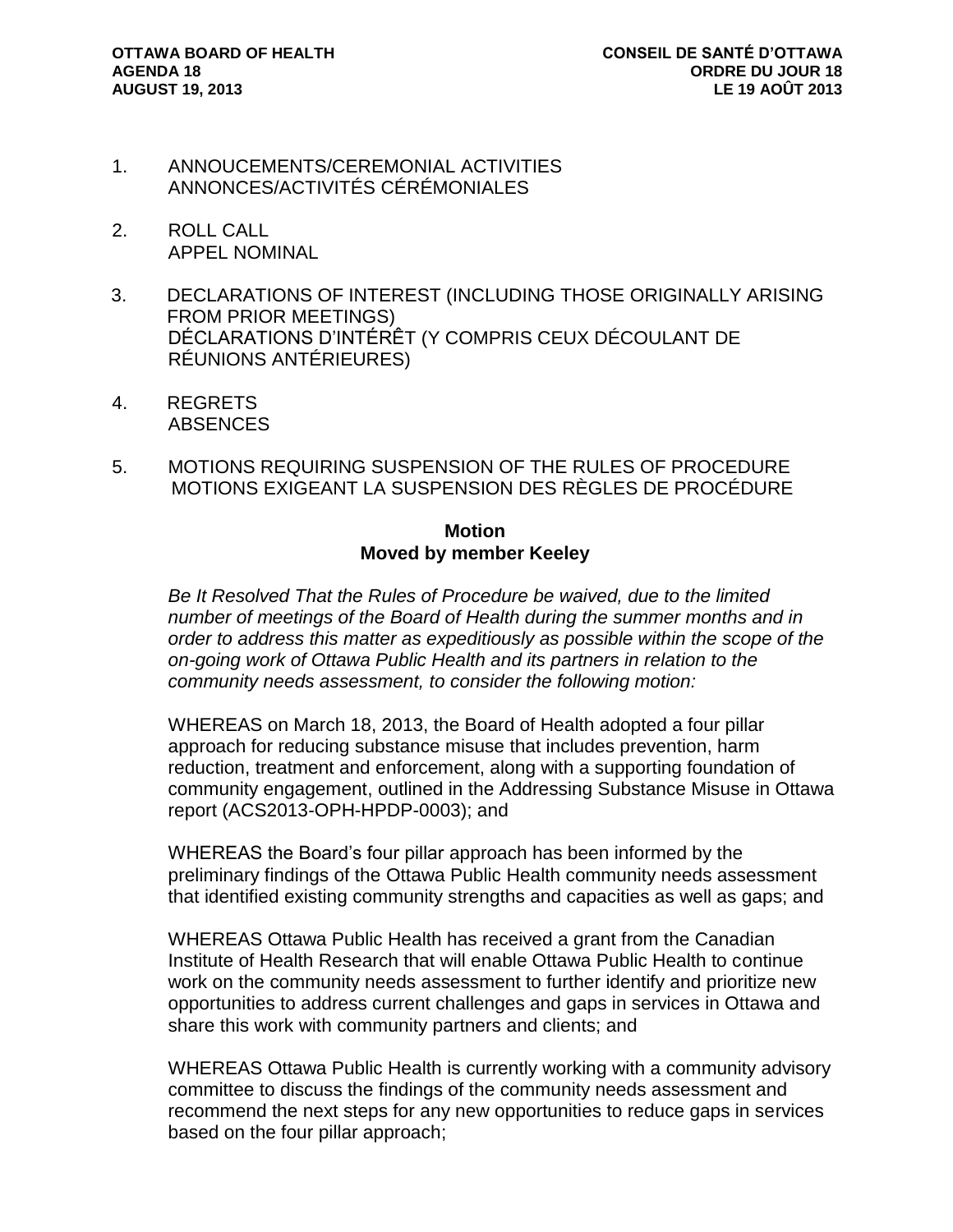THEREFORE BE IT RESOLVED that a summary of the discussions about the community needs assessment and possible next steps for service delivery, including, but not limited to, housing and mental health, be communicated to the Board by Q1 of 2014.

*Il est résolu que, étant donné le faible nombre de réunions du Conseil de santé pendant l'été et pour que la question puisse être traitée le plus rapidement possible dans le cadre du travail continu d'évaluation des besoins communautaires qu'effectuent Santé publique Ottawa et ses partenaires, on déroge aux règles de procédure afin d'examiner la motion suivante :* 

#### **Motion proposée par membre Keeley**

ATTENDU QUE, le 18 mars 2013, le Conseil de santé a adopté une stratégie de réduction de l'abus d'alcool et de drogues fondée sur les quatre piliers que sont la prévention, la réduction des méfaits, le traitement et l'application de la loi, ainsi que sur la mobilisation communautaire, stratégie qui est décrite dans le rapport sur la réduction de l'abus d'alcool et de drogues dans la région d'Ottawa (ACS2013-OPH-HPDP-0003);

ATTENDU QUE la stratégie à quatre piliers du Conseil de santé repose sur les résultats préliminaires de l'évaluation des besoins communautaires effectuée par Santé publique Ottawa, qui a établi les points forts, les capacités ainsi que les lacunes de la collectivité;

ATTENDU QUE Santé publique Ottawa a reçu des Instituts de recherche en santé du Canada une subvention qui lui permettra de poursuivre l'évaluation des besoins communautaires afin de cerner les nouvelles mesures possibles et de les classer en ordre de priorité pour résoudre les problèmes en ce qui concerne les services à Ottawa, pour combler les lacunes en ce domaine et pour faire part des résultats des travaux aux clients et aux partenaires communautaires;

ATTENDU QUE Santé publique Ottawa collabore avec un comité consultatif communautaire à l'examen des résultats de l'évaluation des besoins communautaires et à la formulation de recommandations en ce qui concerne les prochaines étapes des nouvelles mesures possibles de réduction des lacunes en matière de services fondées sur l'approche des quatre piliers;

IL EST RÉSOLU QU'un résumé des discussions sur l'évaluation des besoins communautaires et les prochaines étapes possibles de la prestation des services, y compris en ce qui concerne le logement et la santé mentale, soit transmis au Conseil de santé avant la fin du premier trimestre de 2014.

6. CONFIRMATION OF MINUTES ADOPTION DU PROCÈS-VERBAL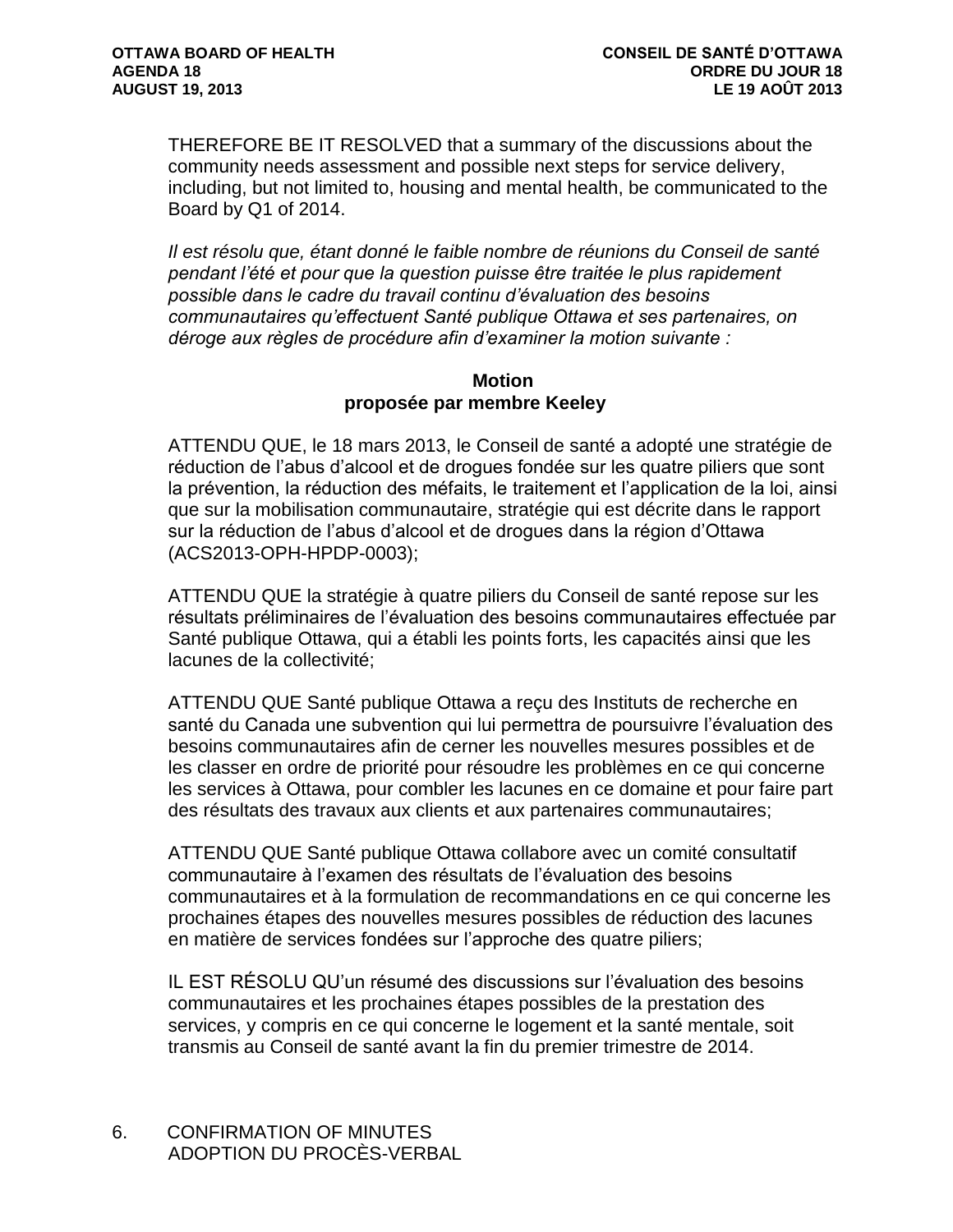**Confirmation of the Minutes of the meeting of May 6, 2013. Adoption du procès-verbal de la réunion du 6 mai 2013.** 

7. COMMUNICATIONS **COMMUNICATIONS** 

> Twelve communication items are listed in Appendix 1. Douze éléments de communication figurent à l'annexe 1**.**

- 8. MOTION TO INTRODUCE REPORTS MOTION PORTANT PRÉSENTATION DE RAPPORT
- 9. MEDICAL OFFICER OF HEALTH VERBAL REPORT RAPPORT VERBAL DU MÉDECIN CHEF EN SANTÉ PUBLIQUE

**That the Board of Health for the City of Ottawa Health Unit receive this report for information.** 

**Que le Conseil de santé de la circonscription sanitaire de la ville d'Ottawa prenne connaissance du présent rapport à titre d'information.**

10. HEALTH AND SOCIAL IMPACTS RELATED TO PROBLEMS WITH GAMBLING IN OTTAWA RÉPERCUSSIONS LIÉES AUX PROBLÈMES DU JEU SUR LA SANTÉ ET SUR LE PLAN SOCIAL À OTTAWA [ACS2013-OPH-HPDP-0006](http://ottawa.ca/calendar/ottawa/citycouncil/obh/2013/08-19/BOH_Gambling_Report_FINAL.pdf) 57

**That the Board of Health for the City of Ottawa Health Unit:**

- **1. Receive for information the Ottawa Public Health gap analysis of gambling prevention, outreach and treatment services, as outlined in this report;**
- **2. Approve that the Chair of the Board of Health for the City of Ottawa Health Unit write the following letters, and that the Mayor of Ottawa be provided the opportunity to co-sign these letters:**
	- **a. To the Ontario Lottery and Gaming Corporation (OLG) and the Ontario Minister of Finance with a copy to the Ontario Minister of Health and Long-Term Care and Ottawa-area Members of Provincial Parliament, requesting that the OLG:**
		- **i. Fully implement healthy public policies, as outlined in this report, for current and future gambling sites in Ottawa;**
		- **ii. Allocate \$2.0 million on an annual, on-going basis to the Champlain Local Health Integration Network, an increase from current funding of \$741,000, to address the funding gap for community-based gambling treatment services in Ottawa, as outlined in this report;**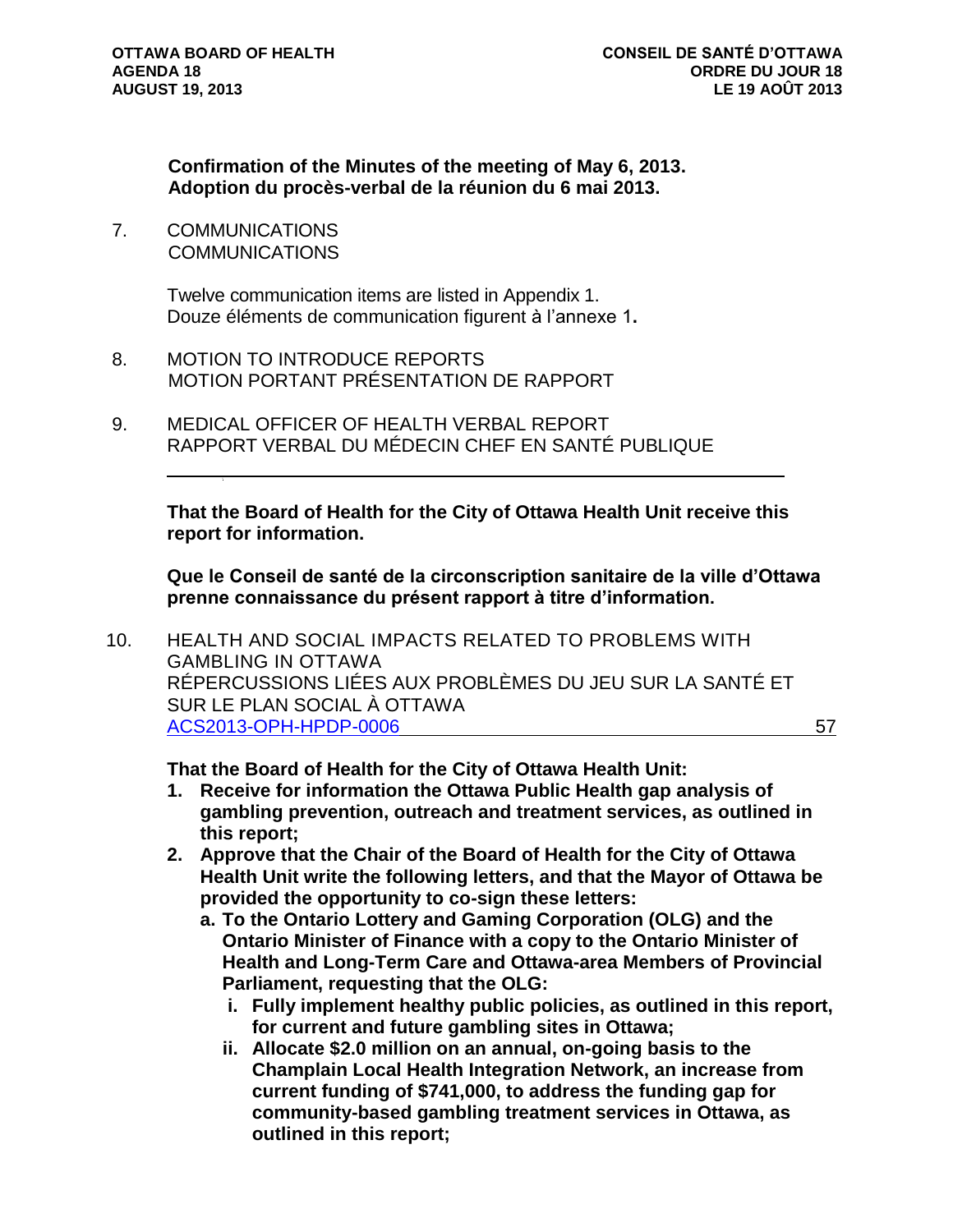- **b. To the Ontario Minister of Health and Long-Term Care requesting that the Ministry of Health and Long-Term Care augment the** *Open Minds, Healthy Minds***, Ontario's Comprehensive Mental Health and Addictions Strategy by including a comprehensive approach to prevent gambling-related harm in Ontario, provide early identification and timely treatment, and protect vulnerable populations, through integrated planning and services across the Ministries assigned to the Standing Committee on Social Policy, the Ministry of Consumer Services, the OLG and local Boards of Health;**
- **c. To the Ontario Minister of Health and Long-Term Care and the President and Chief Executive Officer of Public Health Ontario requesting that studies be commissioned to evaluate the effectiveness of public policies that mitigate problems with gambling and to strengthen provincial surveillance of populations at risk of gambling-related harm;**
- **3. Approve Ottawa Public Health's position against increasing access and availability of gambling in Ottawa;**
- **4. Recommend that City Council:**
	- **a. Receive this report for information; and**
	- **b. Approve as part of the 2014 City of Ottawa Draft Operating Budget an allocation of 6.5% of the City of Ottawa's municipal commission from the OLG on an annual, on-going basis (estimated to be approximately \$350,000) to Ottawa Public Health, an increase from current funding of zero per cent, to fund gambling prevention and outreach with community partners, as outlined in this report.**

**Que le Conseil de santé de la circonscription sanitaire de la ville d'Ottawa :**

- **1. Reçoive l'information issue de l'analyse des lacunes faite par Santé publique Ottawa concernant la prévention du jeu, les services de sensibilisation et de traitement, comme il est présenté dans ce rapport;**
- **2. Approuve que la présidente du Conseil de santé de la circonscription sanitaire de la ville d'Ottawa rédige les lettres suivantes, que le maire d'Ottawa aura la possibilité de cosigner :**
	- **a. À l'intention de la Société des loteries et des jeux de l'Ontario (SLJO) et du ministre des Finances de l'Ontario, avec copie à la ministre de la Santé et des Soins de longue durée de l'Ontario et aux députés provinciaux de la région d'Ottawa, demandant à la SLJO :**
		- **i. de mettre en œuvre les politiques de santé publique décrites dans le présent rapport, concernant les sites de jeux de hasard à Ottawa;**
		- **ii. d'affecter tous les ans la somme de 2 millions de dollars au Réseau local d'intégration des services de santé de Champlain, une hausse comparativement au financement actuel de 741 000 dollars, afin de combler l'écart sur le plan du financement des services communautaires de traitement des problèmes de jeu, comme il est décrit dans le présent rapport;**
	- **b. À l'intention de la ministre de la Santé et des Soins de longue durée de l'Ontario afin que la ministre élargisse la Stratégie ontarienne**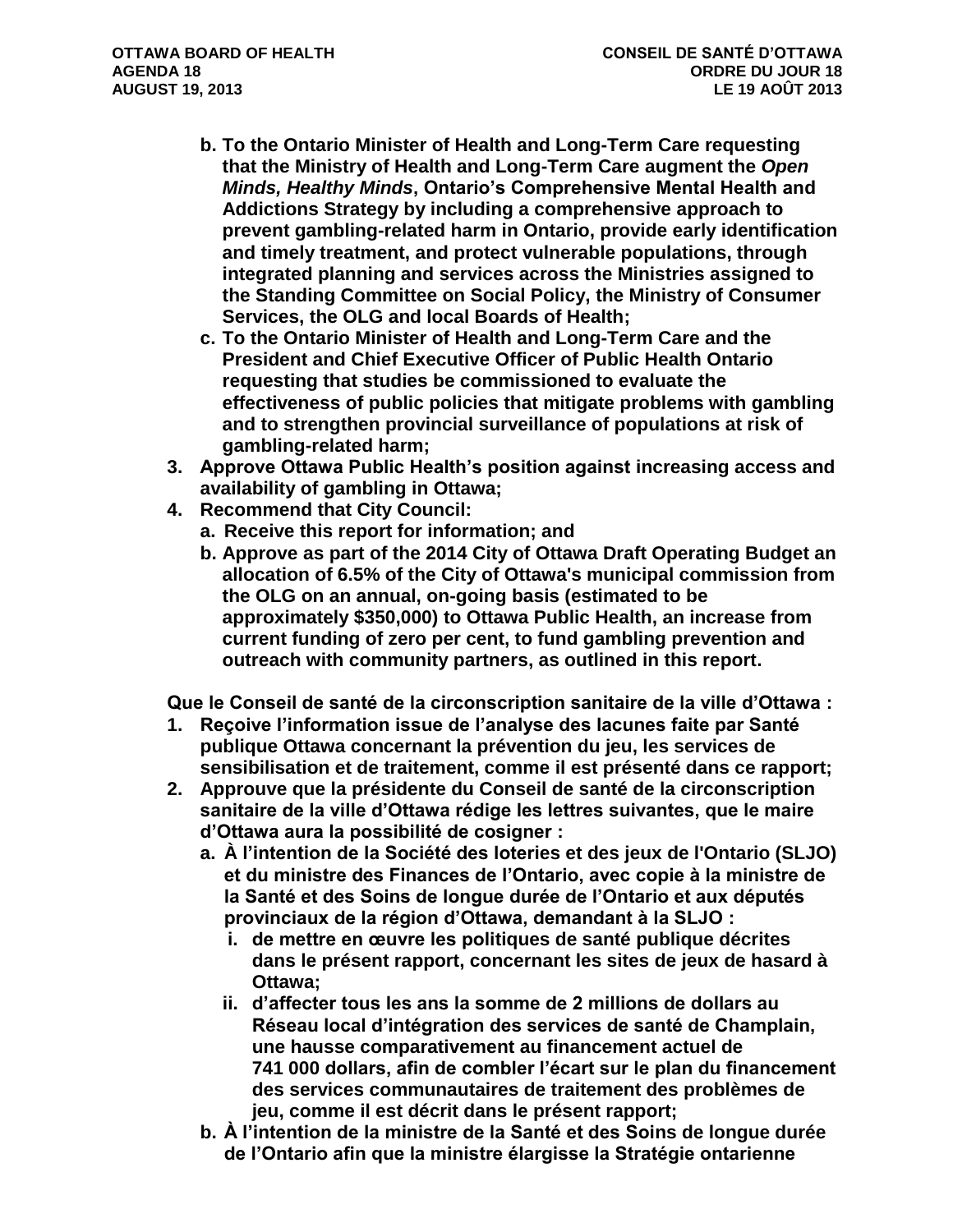**globale de santé mentale et de lutte contre les dépendances appelée**  *Esprit ouvert, esprit sain* **en intégrant une démarche complète visant à réduire les dangers que présentent les jeux de hasard en Ontario, à assurer le dépistage hâtif et à fournir le traitement en temps opportun et à protéger les populations vulnérables. Pour ce faire, il faudrait intégrer la planification et des services au sein des ministères concernés par le Comité de la politique sociale, du ministère des Services aux consommateurs, de la SLJO et des conseils de santé régionaux;**

- **c. À l'intention de la ministre de la Santé et des Soins de longue durée de l'Ontario et du président-directeur général de Santé publique Ontario pour demander la mise en œuvre d'études afin d'évaluer l'efficacité des politiques publiques visant à diminuer les problèmes liés au jeu de hasard et pour renforcer la surveillance provinciale des populations à risque;**
- **3. Soutienne la position de Santé publique Ottawa qui s'oppose à ce qu'on accroisse l'accès aux jeux de hasard, et leur nombre, à Ottawa;**
- **4. Recommande que le Conseil municipal :**
	- **a. Prenne connaissance du présent rapport;**
		- **b. Approuve, dans le cadre du budget de fonctionnement provisoire de 2014 de la Ville d'Ottawa, l'affectation annuelle et récurrente de 6,5 % de la commission municipale que reçoit la Ville d'Ottawa de la SLJO (montant estimatif de 350 000 \$) à Santé publique Ottawa, soit une augmentation du financement actuel qui est inexistant (0 %), pour financer la prévention du jeu de hasard et des campagnes de sensibilisation avec les partenaires communautaires, comme il est décrit dans le présent rapport.**
- 11. OTTAWA PUBLIC HEALTH'S RENEWED INFLUENZA IMMUNIZATION PROGRAM PROGRAMME DE VACCINATION CONTRE LA GRIPPE DE SANTÉ PUBLIQUE OTTAWA [ACS2013-OPH-EHP-0003](http://ottawa.ca/calendar/ottawa/citycouncil/obh/2013/08-19/Flu%20Report.pdf) 94

**That the Board of Health for the City of Ottawa Health Unit approve the Ottawa Public Health renewed influenza immunization plan for 2013-2014, as outlined in this report.**

**Que le Conseil de santé de la circonscription sanitaire de la ville d'Ottawa approuve le programme renouvelé de vaccination contre la grippe de Santé publique Ottawa pour 2013-2014, comme l'indique le présent rapport.**

12. 2014 BUDGET PROCESS AND TIMELINE PROCESSUS BUDGÉTAIRE ET CALENDRIER DU BUDGET 2014 [ACS2013-OPH-IQS-0006](http://ottawa.ca/calendar/ottawa/citycouncil/obh/2013/08-19/Budget%20Process%20and%20Timelines%20Report.pdf) 104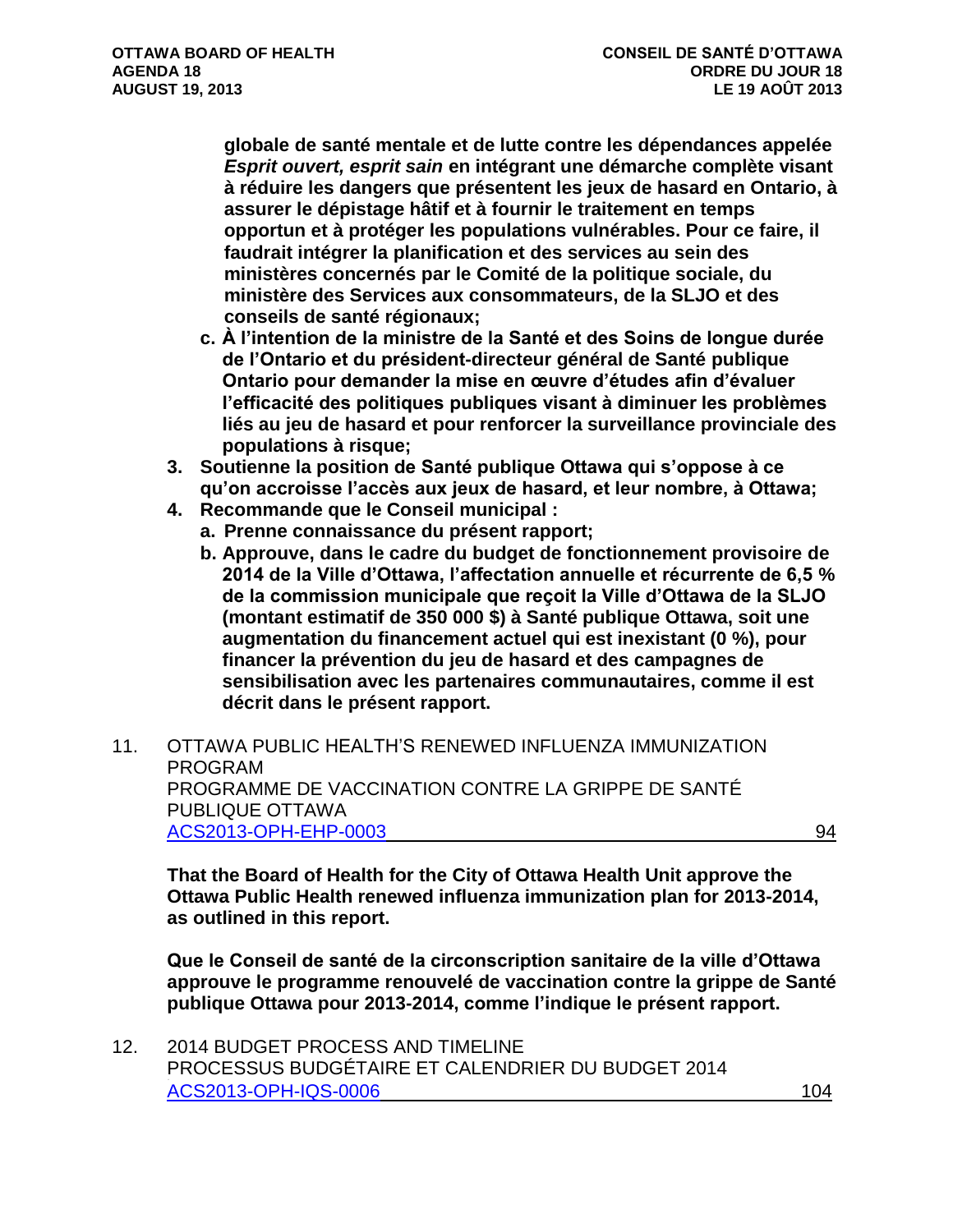**That the Board of Health for the City of Ottawa Health Unit approve the budget process for the Board of Health's 2014 budget, including the schedule and timelines.**

**Que le Conseil de santé de la circonscription sanitaire de la Ville d'Ottawa approuve le processus budgétaire pour le budget 2014 du Conseil de santé, y compris le calendrier et les échéances.** 

13. Q2 UPDATE: OTTAWA BOARD OF HEALTH ACCOUNTABILITY AGREEMENT- PERFORMANCE INDICATORS MISE À JOUR POUR LE DEUXIÈME TRIMESTRE : ENTENTE DE RESPONSABILISATION EN SANTÉ PUBLIQUE DU CONSEIL DE SANTÉ D'OTTAWA ─ INDICATEURS DE RENDEMENT [ACS2013-OPH-IQS-0007](http://ottawa.ca/calendar/ottawa/citycouncil/obh/2013/08-19/Acountability%20Agreement%20Report.pdf) 108

**That the Board of Health for the City of Ottawa Health Unit:**

- **1. Approve a correction to a 2012 performance indicator result for indicator 2, as outlined in the report;**
- **2. Approve that the Positive Performance Variant Reports for 2012 for indicators 1, 2 and 4 (Documents 3, 4 and 5) be signed by the Medical Officer of Health, on behalf of the Board of Health;**
- **3. Approve the 2013 performance targets for indicators 5, 7a and 7b, as outlined in the report;**
- **4. Receive for information preliminary 2013 performance indicator results, as outlined in the report; and**
- **5. Direct Ottawa Public Health staff to submit this report and supporting documents to the Ministry of Health and Long-Term Care**

**Que le Conseil de santé de la circonscription sanitaire de la ville d'Ottawa :**

- **1. Approuve une correction aux résultats pour les indicateurs de rendement de 2012, soit pour l'indicateur 2, comme il est indiqué dans le rapport.**
- **2. Accepte que le rapport sur les indicateurs de rendement positifs de 2012 pour les indicateurs 1, 2 et 4 (documents 3, 4 et 5) soit signé par le médecin chef en santé publique, au nom du Conseil de santé;**
- **3. Approuve les cibles de rendement de 2013 pour les indicateurs 5, 7a et 7b, comme il est indiqué dans le rapport.**
- **4. Reçoive pour information les résultats pour les indicateurs de rendement 2013, comme il est indiqué dans le rapport;**
- **5. Demande au personnel de Santé publique Ottawa de soumettre le rapport et les documents connexes au ministère de la Santé et des Soins de longue durée.**
- 14. Q2 2013 OPERATING BUDGET BOARD OF HEALTH FOR THE CITY OF OTTAWA HEALTH UNIT STATUS REPORT BUDGET DE FONCTIONNEMENT 2013 AU DEUXIÈME TRIMESTRE – RAPPORT D'ÉTAPE DU CONSEIL DE SANTÉ DE LA CIRCONSCRIPTION SANITAIRE DE LA VILLE D'OTTAWA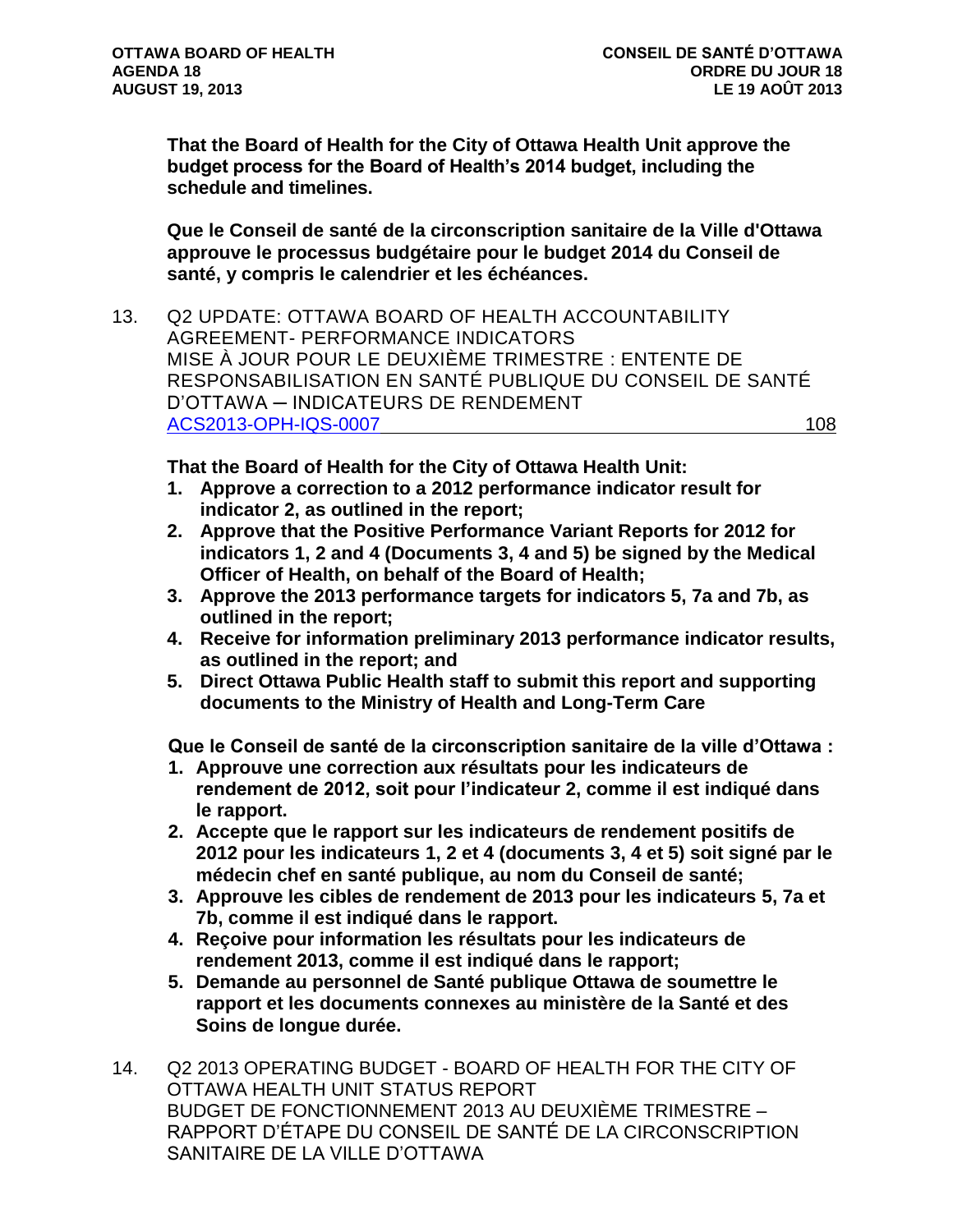[ACS2013-OPH-IQS-0008](http://ottawa.ca/calendar/ottawa/citycouncil/obh/2013/08-19/Q2%20Operating%20Budget%20Report.pdf) 135

**That the Board of Health for the City of Ottawa Health Unit receive this report for information.** 

**Que le Conseil de santé de la circonscription sanitaire de la ville d'Ottawa prenne connaissance du présent rapport à titre d'information.**

15. Q2 DELEGATION OF AUTHORITY – CONTRACTS AWARDED FOR THE PERIOD OF APRIL 1, 2013 TO JUNE 30, 2013 DÉLÉGATION DE POUVOIRS – CONTRATS ACCORDÉS POUR LA PÉRIODE DU 1<sup>er</sup> AVRIL 2013 AU 30 JUIN 2013 [ACS2013-OPH-IQS-0009](http://ottawa.ca/calendar/ottawa/citycouncil/obh/2013/08-19/Delegation%20of%20Authority%20Report.pdf) 141

**That the Board of Health for the City of Ottawa Health Unit receive this report for information.** 

**Que le Conseil de santé de la circonscription sanitaire de la ville d'Ottawa prenne connaissance du présent rapport à titre d'information.**

### IN CAMERA ITEMS\* POINTS EN HUIS CLOS\*

**Be it resolved that the Board of Health for the City of Ottawa Health Unit resolve** *In Camera* **pursuant to Section 13(1)(b) of the** *Procedure By-law* **2011-1 to consider personal matters about an identifiable individual, including staff with respect to the performance appraisal of Medical Officer of Health.**

**Que la réunion du Conseil de santé d'Ottawa se déroule maintenant** *à huis clos***, conformément aux sections 13 (1) (b) du règlement des procédures, portant sur les affaires privées concernant une personne qui peut être identifiée, y compris un membre du personnel, pour ce qui est de l'évaluation de rendement du médecin chef en santé publique.**

16. MEDICAL OFFICER OF HEALTH PERFORMANCE APPRAISAL - IN CAMERA - PERSONAL MATTERS ABOUT IDENTIFIABLE INDIVIDUAL ÉVALUATION DE RENDEMENT DU MÉDECIN CHEF EN SANTÉ PUBLIQUE ─ SÉANCE À HUIS CLOS ─ QUESTIONS PERSONNELLES CONCERNANT UNE PERSONNE IDENTIFIABLE ACS2013-OPH-SSB-0005

*To be issued separately / À être distribué séparément*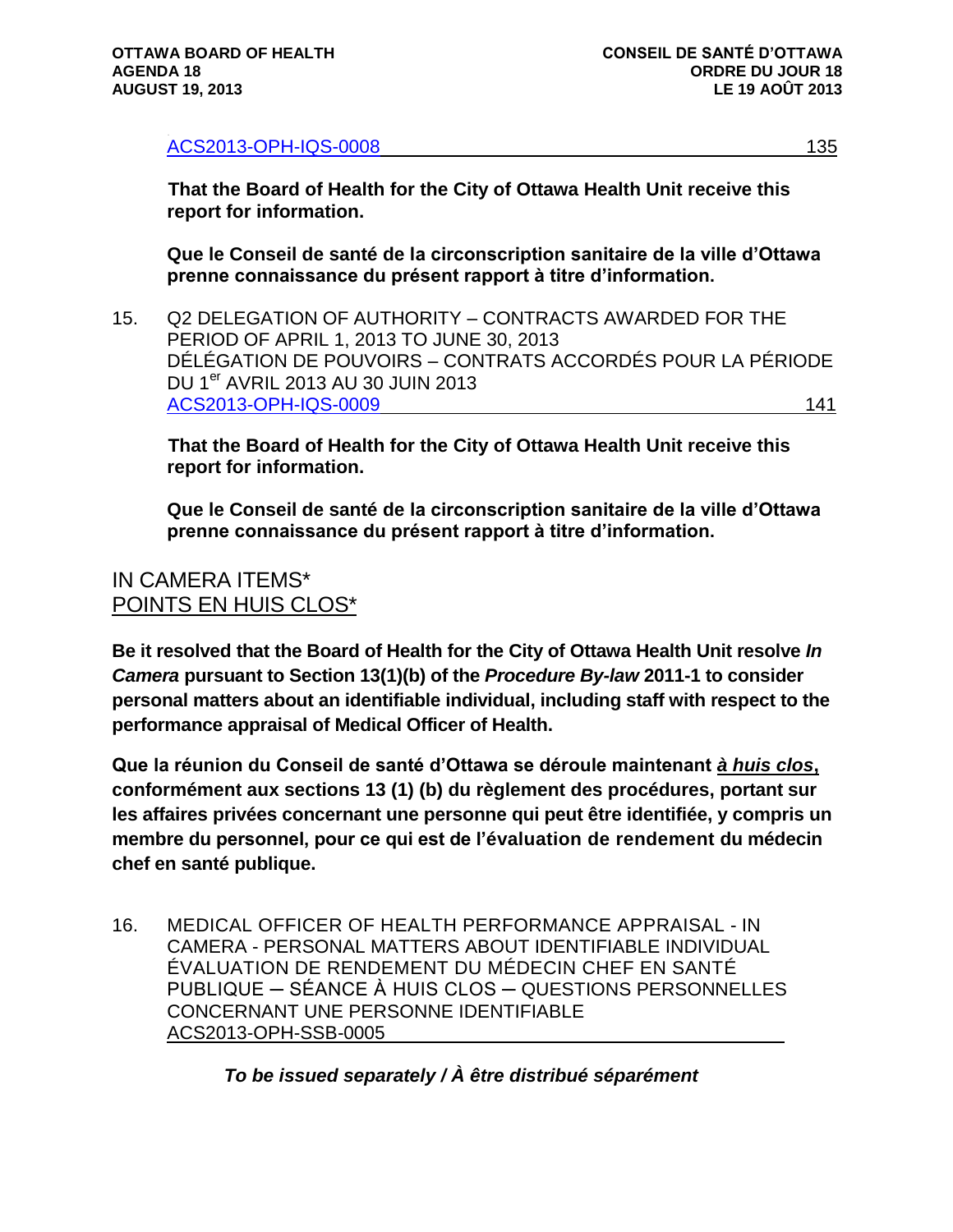#### **\* NOTICE / AVIS \***

**In Camera Items are not subject to public discussion or audience. Any person has a right to request an independent investigation of the propriety of dealing with matters in a closed session. A form requesting such a review may be obtained, without charge, from the City's website or in person from the Chair of this meeting. Requests are kept confidential pending any report by the Meetings Investigator and are conducted without charge to the Requestor.**

**Les points indiqués à huis clos ne sont pas soumis aux audiences ni aux discussions publiques. Toute personne a le droit de demander une enquête indépendante sur la légitimité de régler certaines questions au cours d'une séance à huis clos. Pour ce faire, le demandeur put se procurer, sans frais, le formulaire approprié en visitant le site Web de la Ville ou en s'adressant en personne auprès du président de la réunion en question. Les demandes restent confidentielles dans l'attente du rapport éventuel de l'enquêteur et n'entraînent aucuns frais pour le demandeur.**

- 17. MOTION TO ADOPT REPORTS MOTION PORTANT ADOPTION DE RAPPORTS
- 18. MOTIONS OF WHICH NOTICE HAS BEEN GIVEN PREVIOUSLY MOTION DONT AVIS A ÉTÉ DONNÉE ANTÉRIEUREMENT
- 19. NOTICES OF MOTION (FOR CONSIDERATION AT SUBSEQUENT MEETING) AVIS DE MOTION (POUR EXAMEN LORS D'UNE RÉUNION SUBSÉQUENTE)
- 20. CONFIRMATION BY-LAW RÈGLEMENT DE RATIFICATION
- 21. INFORMATION PREVIOUSLY DISTRIBUTED INFORMATION DISTRIBUÉE AUPARAVANT
	- **1. [Ottawa Public Health's 2014 Tax Envelope from the City of Ottawa](http://ottawa.ca/calendar/ottawa/citycouncil/obh/2013/08-19/IPD%20MEMO%201.pdf)** *Enveloppe fiscale 2014 octroyée par la Ville d'Ottawa à Santé publique Ottawa*
	- **2. [2013 Performance Targets for the Health Protection Indicators under the](http://ottawa.ca/calendar/ottawa/citycouncil/obh/2013/08-19/IPD%20MEMO%202.pdf)  [2011-2013 Public Health Accountability Agreement \(PHAA\)](http://ottawa.ca/calendar/ottawa/citycouncil/obh/2013/08-19/IPD%20MEMO%202.pdf)** *Objectifs de rendement 2013 en matière de protection de la santé en vertu des ententes de responsabilisation en santé publique de 2011-2013*
- 22. OTHER BUSINESS AUTRES QUESTIONS
- 23. INQUIRIES DEMANDES DE RENSEIGNEMENTS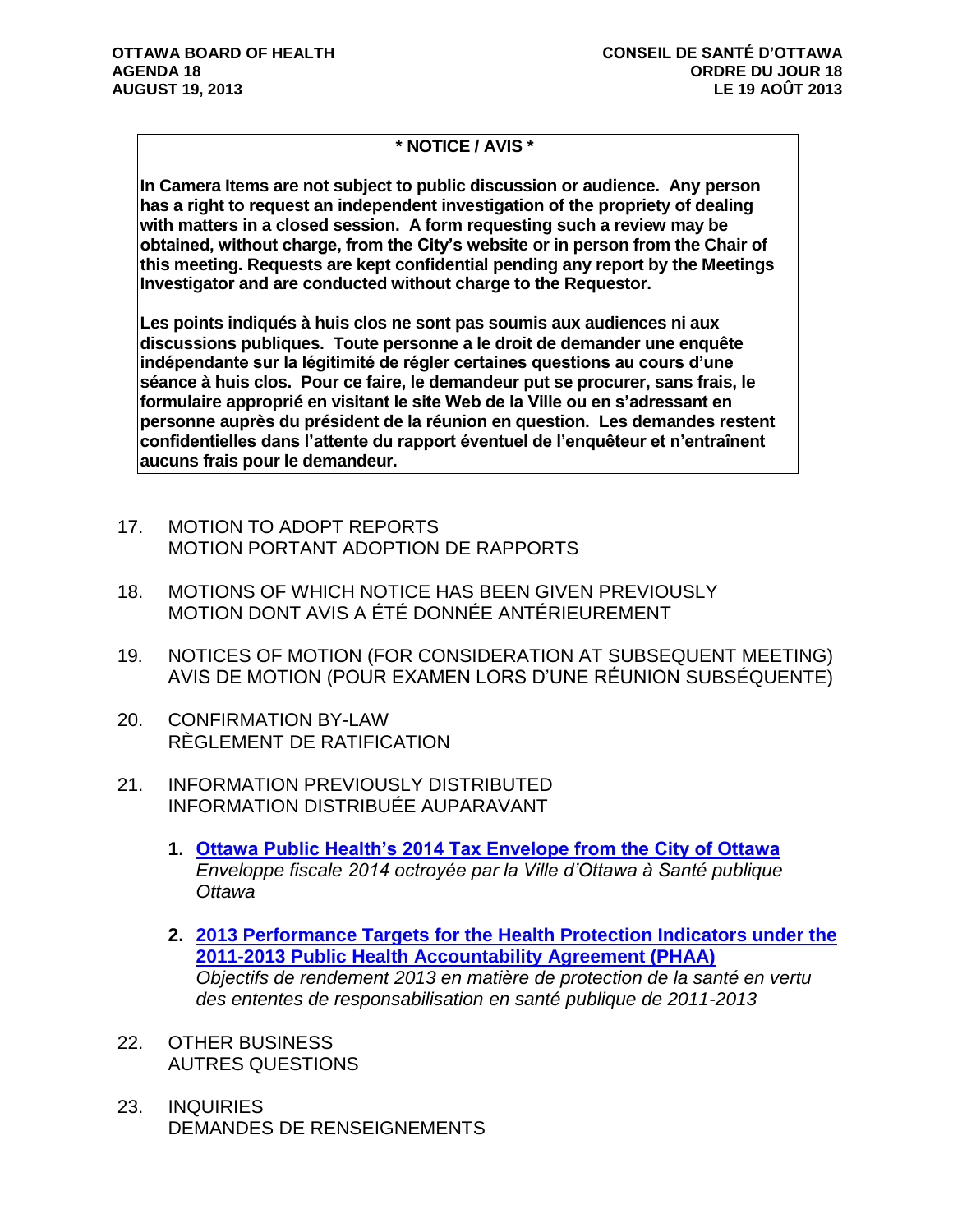24. ADJOURNMENT LEVÉE DE LA SÉANCE

NEXT MEETING PROCHAINE RÉUNION

**Regular Meeting Monday, October 21, 2013 – 5:00 p.m. – Champlain Room**

**Réunion ordinaire Le lundi 21 octobre 2013 – 17h00 – Salle Champlain**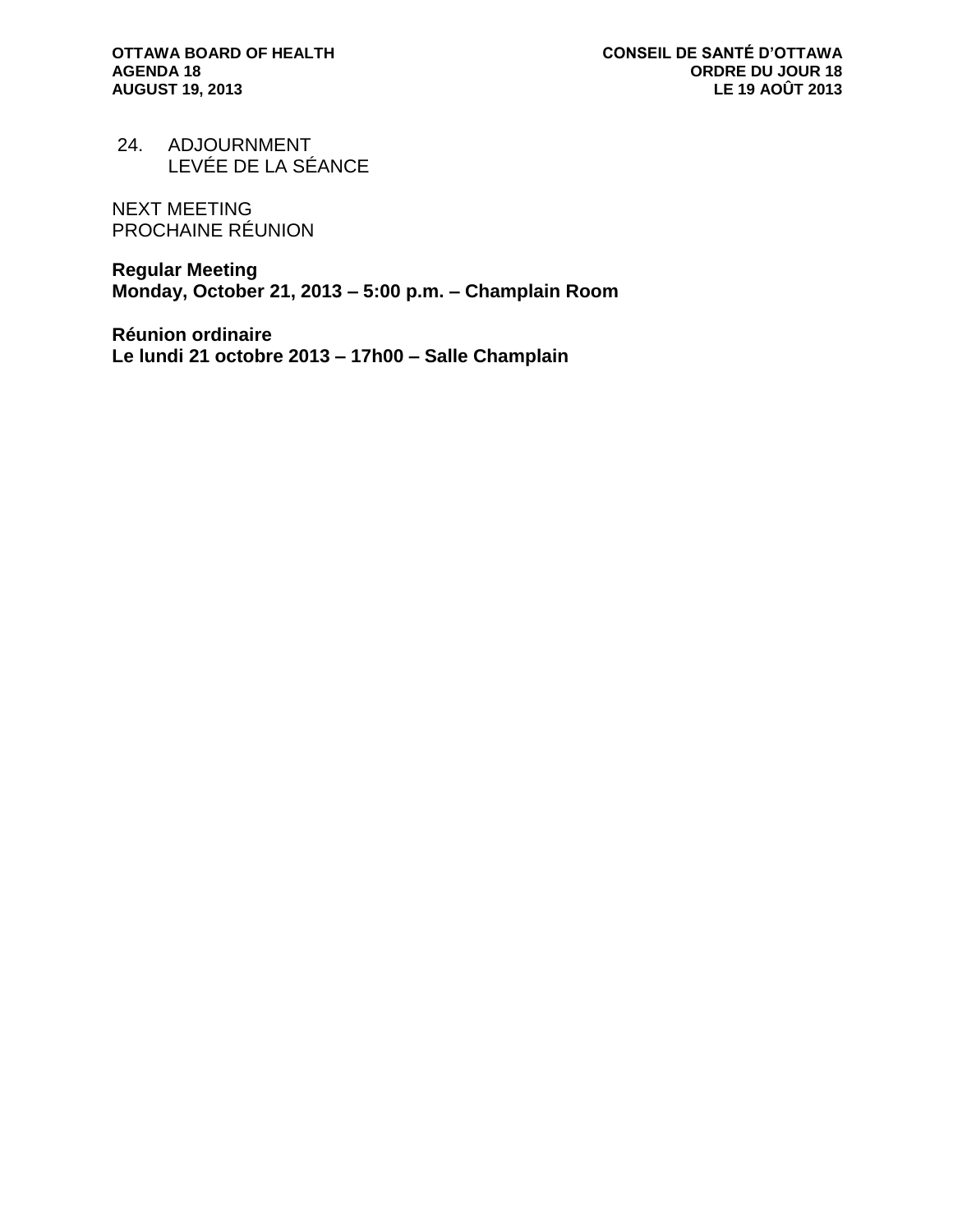#### APPENDIX 1

- 1. Letter from Donald West, Chief Administrative Officer for the Porcupine Health Unit to the Honourable Deb Matthews, Minister of Health and Long-Term Care regarding a resolution passed at the Porcupine Health Unit Board of Health Meeting of April 26 with Regard to Oral Health Care (April 29, 2013)
- 2. Letter from Donald West, Chief Administrative Officer for the Porcupine Health Unit to the Honourable Kathleen Wynne, Premier of Ontario regarding a resolution passed at the Porcupine Health Unit Board of Health Meeting of April 26 with Regard to the built environment (April 29, 2013)
- 3. Letter from the Honourable Deb Matthews, Minister of Health and Long-Term Care to Diane Holmes, Chair of the Ottawa Board of Health thanking the Ottawa Board of Health for Supporting Bill 30, the Skin Cancer Prevention Act. (June 12, 2013)
- 4. Letter from Gary McNamara, Chair of the Board of Health for the Windsor-Essex County Health Unit to the Honourable Deb Matthews, Minister of Health and Long-Term Care regarding Funding to Boards of Health for Free Nicotine Replacement Therapy (NRT) (June 14, 2013)
- 5. Letter from Gary McNamara, Chair of the Board of Health for the Windsor-Essex County Health Unit to the Honourable Deb Matthews, Minister of Health and Long-Term Care regarding Bill 30, Legislation to Restrict the Use of Tanning Beds for Those Under 18 Years (June 17, 2013)
- 6. Letter from Barry Ward, Chair of the Board of Health for the Simcoe Muskoka District Health Unit to the Honourable Glen Murray, Minister of Transportation regarding Bill 79, the Act to Amend the Public Transportation and Highway Improvement Amendment Act, 2013 (June 19, 2013)
- 7. Letter from Mark Lovshin, Chair of the Board of Health for the Haliburton, Kawartha, Pine Ridge District Health Unit to the Honourable Deb Matthews, Minister of Health and Long-Term Care regarding Menu Labelling, Bill 59: Healthy Decisions for Healthy Eating Act, 2013 (June 20,2013)
- 8. Letter from Daryl Vaillancourt, Chair of the North Bay Perry Sound Board of Health to the Honourable Deb Matthews, Minister of Health and Long-Term Care regarding Nicotine Replacement Therapy Funding (June 26, 2013)
- 9. Letter from Mark Lovshin, Chair of the Board of Health for the Haliburton, Kawartha, Pine Ridge District Health Unit to the Honourable Kathleen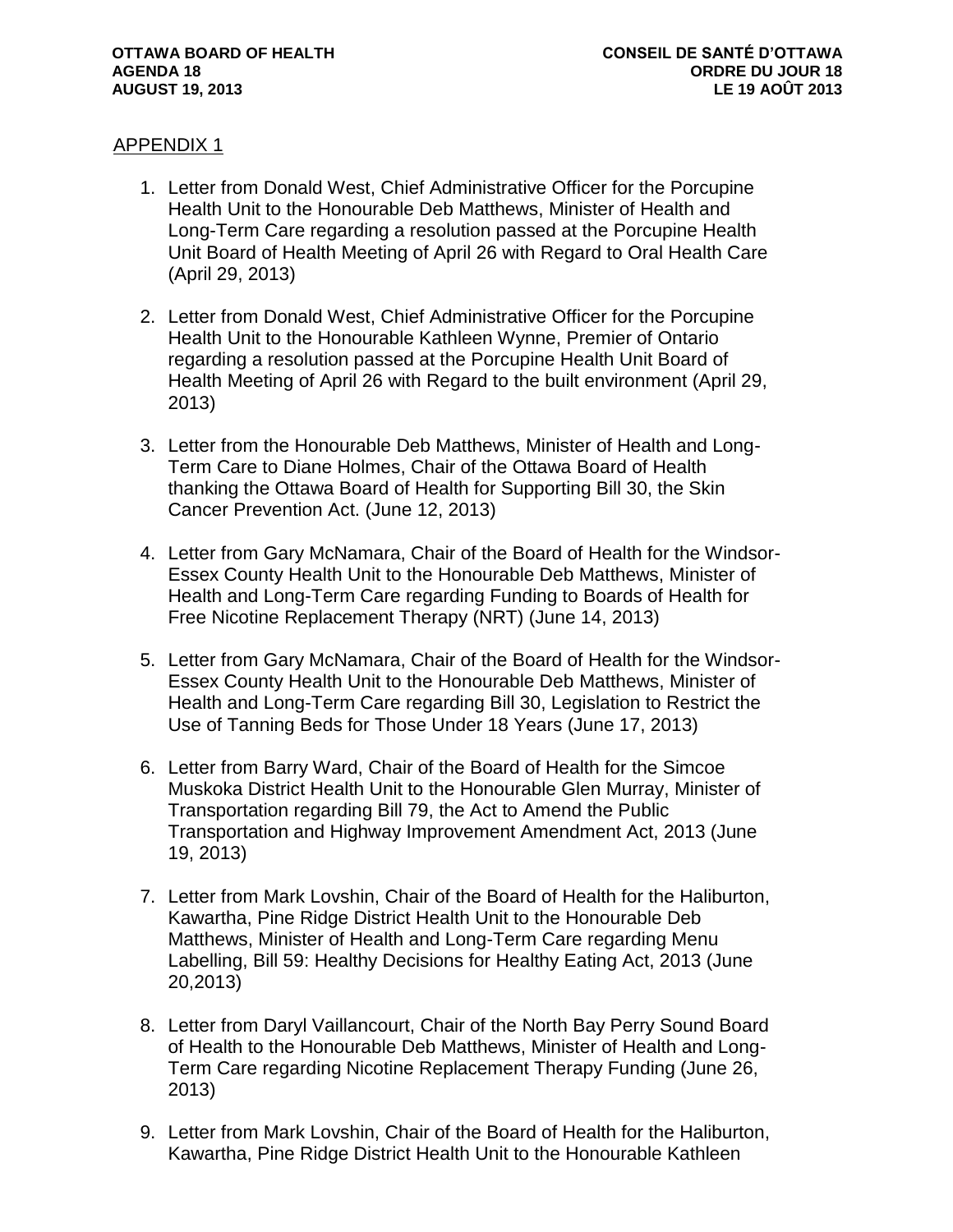Wynne, Premier of Ontario regarding Resolution 2013-04: Municipal and Community Involvement and Control in Renewable Energy Development (July 4, 2013)

- 10.Letter from Mike Poeta, Vice-Chair of the North Bay Perry Sound Board of Health to the Honourable Deb Matthews, Minister of Health and Long-Term Care regarding Menu Labelling (July 8, 2013)
- 11.Letter from Dr. Allen Heimann, Medical Officer of Health for the Windsor-Essex County Health Unit to the Windsor and Essex-County Mayors regarding a Resolution Passed at the June 18, 2013 Board of Health Meeting to Address Recent Activities by the Ontario Convenience Store Association (OCSA) that Involve Advocating for a Reduction in Contraband Tobacco (July 10, 2013)
- 12.Letter from Kimberly Ross and Anne Smith, Co-Chairs of Baby-Friendly Initiative (BFI) Ontario to Dr. Isra Levy, Medical Officer of Health for the Ottawa Public Health Unit regarding Ottawa Public Health's Attainment of the Baby-Friendly Initiative Designation (July 26, 2013)

#### ANNEXE 1

- 1. Lettre de Donald West, directeur général du Bureau de santé Porcupine, à l'honorable Deb Matthews, ministre de la Santé et des Soins de longue durée, au sujet d'une résolution adoptée le 26 avril lors de la réunion du Conseil de santé du Bureau de santé Porcupine portant sur les soins de santé bucco-dentaire (29 avril 2013).
- 2. Lettre de Donald West, directeur général du Bureau de santé Porcupine, à l'honorable Kathleen Wynne, première ministre de l'Ontario, au sujet d'une résolution adoptée le 26 avril lors de la réunion du Conseil de santé du Bureau de santé Porcupine portant sur le cadre bâti (29 avril 2013).
- 3. Lettre de l'honorable Deb Matthews, ministre de la Santé et des Soins de longue durée, à Diane Holmes, présidente du Conseil de santé d'Ottawa, pour remercier le Conseil de santé d'Ottawa d'avoir appuyé le projet de loi 30, Loi de 2013 sur la prévention du cancer de la peau (12 juin 2013).
- 4. Lettre de Gary McNamara, président du Conseil de santé pour l'Unité sanitaire de Windsor-Essex, à l'honorable Deb Matthews, ministre de la Santé et des Soins de longue durée, concernant le financement des conseils de santé pour la Thérapie de remplacement de la nicotine (TRN) gratuite (le 14 juin 2013)
- 5. Lettre de Gary McNamara, président du Conseil de santé pour l'Unité sanitaire de Windsor-Essex, à l'honorable Deb Matthews, ministre de la Santé et des Soins de longue durée, concernant le projet de loi 30, loi